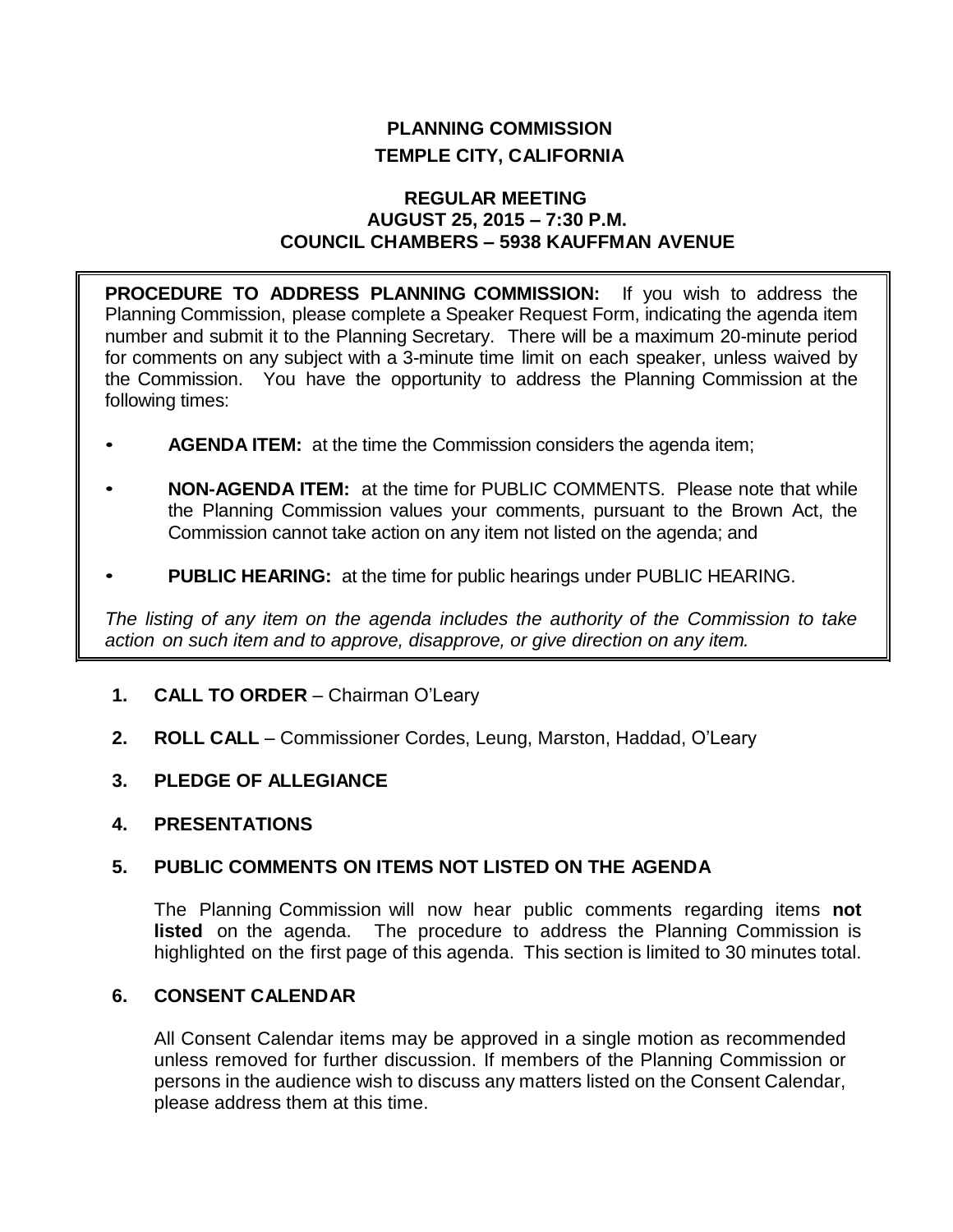Planning Commission Agenda August 25, 2015 Page 2 of 5

Recommendation: Approve Item A per recommendations.

### A. APPROVAL OF MINUTES

The Planning Commission is requested to review and approve:

1) Minutes of the [Planning Commission Meeting](http://ca-templecity.civicplus.com/DocumentCenter/View/4387) of August 11, 2015.

### **7. PUBLIC HEARING**

A. [A request for a conditional use permit to establish a 2,600 square foot drink and](http://ca-templecity.civicplus.com/DocumentCenter/View/4388)  [food establishment in the Camellia Square shopping center.](http://ca-templecity.civicplus.com/DocumentCenter/View/4388)

The subject site has a land area of 3.7 acres and is located at the northeast corner of Rosemead Boulevard and Las Tunas Drive. The proposed business, Simmer Huang is proposing to establish food and drink establishment in a 2,600 square foot unit in Building 2 of the Camellia Square. No consumption of alcoholic beverages is proposed for the business. The proposed hours of operation are from 11:00 a.m. to 11:00 p.m., seven days a week. The seating capacity proposed is 88 seats. The property is located in the C-2, General Commercial zone and is designated as Commercial by the City's General Plan.

Location: 5728 Rosemead Boulevard, Unit 107

File Number: 15-255

Applicant: Tong Xin Zhao

Project Planner: Hesty Liu

Recommendation:

- 1) Open the Public Hearing item;
- 2) Accept any public testimony; and
- 3) Recommend that the Planning Commission approve the project.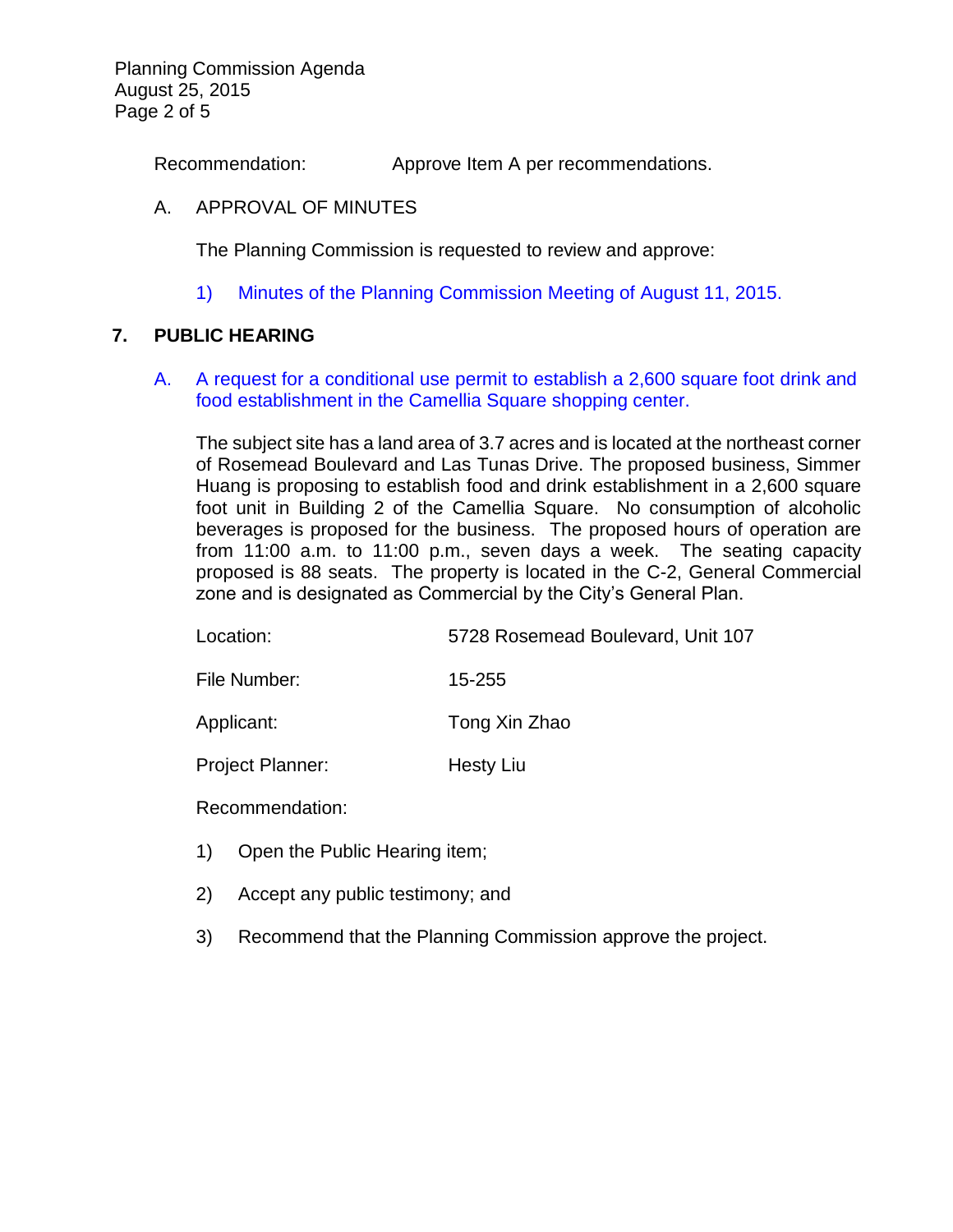Planning Commission Agenda August 25, 2015 Page 3 of 5

### B. [A request for a conditional use permit to establish a 7,110 square foot drink and](http://ca-templecity.civicplus.com/DocumentCenter/View/4389)  [food establishment in the Camellia Square shopping center.](http://ca-templecity.civicplus.com/DocumentCenter/View/4389)

The subject site has a land area of 3.7 acres and is located at the northeast corner of Rosemead Boulevard and Las Tunas Drive. The proposed business, Bistro Na's is proposing to establish a food and drink establishment in a 7,110 square foot unit in Building 1 of the Camellia Square. The applicant is also requesting to serve beer and wine. The proposed hours of operation are from 11:00 a.m. to 11:00 p.m. seven days a week. The seating capacity proposed is 177 seats; no outside dining is being requested as part of this application. The property is located in the C-2, General Commercial zone and is designated as Commercial by the City's General Plan.

| Location: | 9055 Las Tunas Drive, Unit 105 |
|-----------|--------------------------------|
|           |                                |

File Number: 15-266

Applicant: Xianyi Kong

Project Planner: Adam Gulick

Recommendation:

- 1) Open the Public Hearing item;
- 2) Accept any public testimony; and
- 3) Recommend that the Planning Commission approve the project.

#### C. [A request for a conditional use permit to establish a 1,490 square foot drink and](http://ca-templecity.civicplus.com/DocumentCenter/View/4390)  [food establishment in the Camellia Square shopping center.](http://ca-templecity.civicplus.com/DocumentCenter/View/4390)

The subject site has a land area of 3.7 acres and is located at the northeast corner of Rosemead Boulevard and Las Tunas Drive. The proposed business, Pokelicious is proposing to establish a food and drink establishment in a 1,490 square foot unit in Building 2 of the Camellia Square. No consumption of alcoholic beverages is proposed for the business. The proposed hours of operation are from 11:00 a.m. to 10:00 p.m. seven days a week. The seating capacity proposed is 36 seats; no outside dining is being requested as part of this application. The property is located in the C-2, General Commercial zone and is designated as Commercial by the City's General Plan.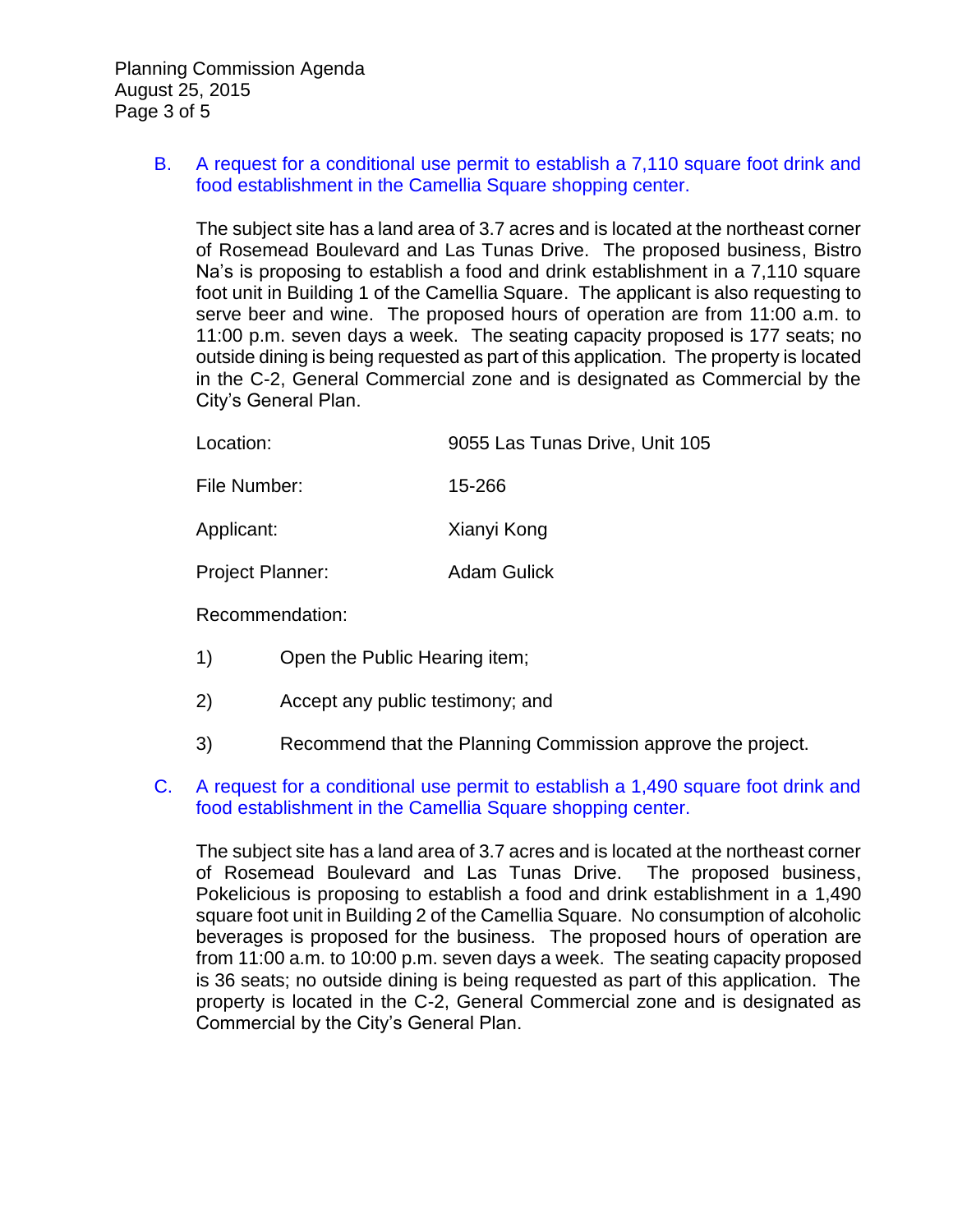Planning Commission Agenda August 25, 2015 Page 4 of 5

| Location:               |                               | 5728 Rosemead Boulevard, Unit 102 |  |  |
|-------------------------|-------------------------------|-----------------------------------|--|--|
| File Number:            |                               | 15-274                            |  |  |
| Applicant:              |                               | RubyAnna Sare                     |  |  |
| <b>Project Planner:</b> |                               | <b>Adam Gulick</b>                |  |  |
| Recommendation:         |                               |                                   |  |  |
| 1)                      | Open the Public Hearing item; |                                   |  |  |

- 2) Accept any public testimony; and
- 3) Recommend that the Planning Commission approve the project.
- **8. UNFINISHED BUSINESS** None
- **9. NEW BUSINESS** None
- **10. COMMUNICATIONS** None
- **11. UPDATE FROM THE COMMUNITY DEVELOPMENT DIRECTOR**
- **12. COMMISSION ITEMS SEPARATE FROM THE COMMUNITY DEVELOPMENT DIRECTORS REGULAR AGENDA**
	- A. COMMISSIONER CORDES
	- B. COMMISSIONER LEUNG
	- C. COMMISSIONER MARSTON
	- D. VICE-CHAIRMAN HADDAD
	- E. CHAIRMAN O'LEARY
- **13. ADDITIONAL PUBLIC COMMENTS ON ITEMS NOT LISTED ON THE AGENDA** The Planning Commission will now hear additional public comments regarding items **not listed** on the agenda. The procedure to address the Planning Commission is highlighted on the first page of this agenda.